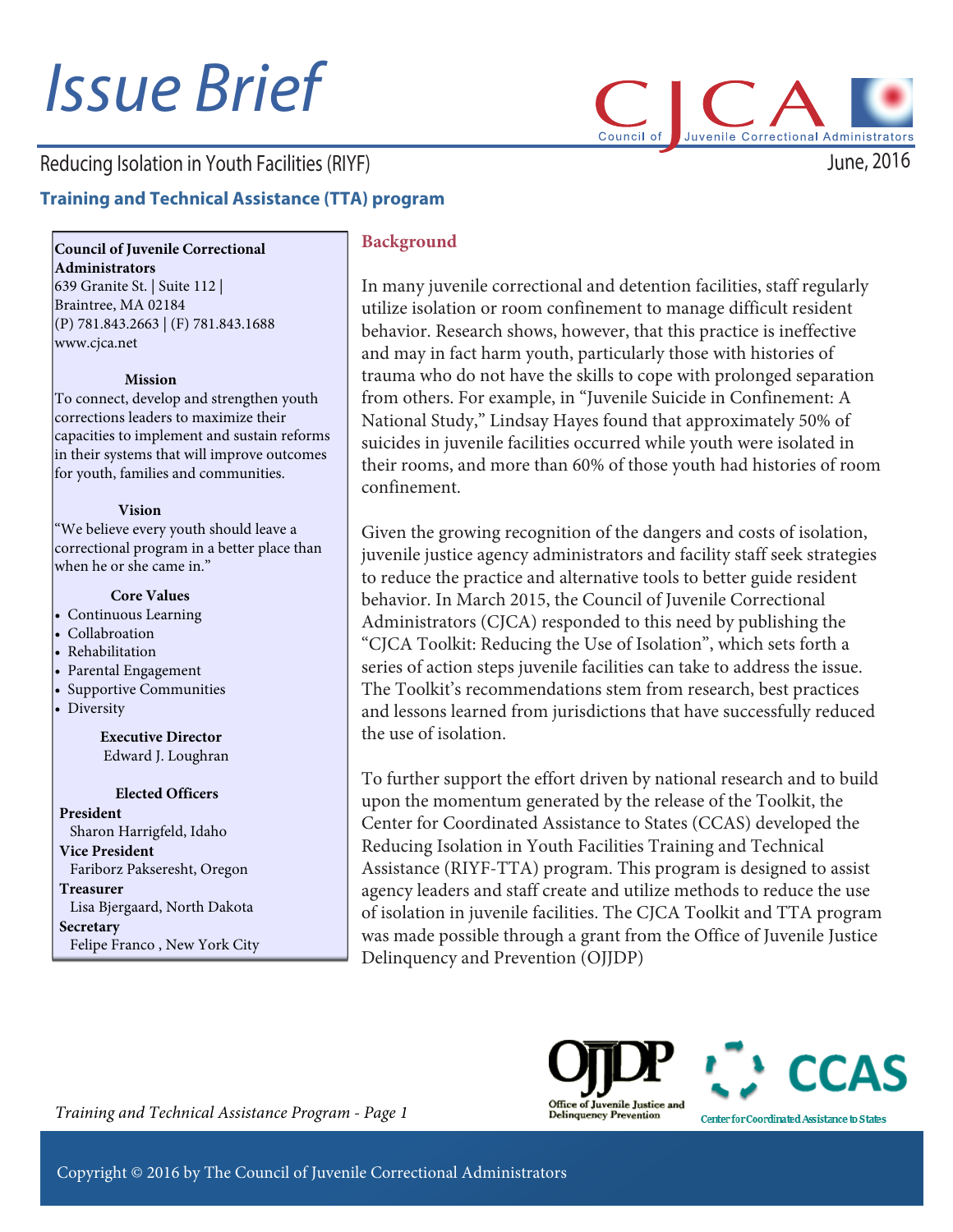Information publicizing the RIYF TTA opportunity was sent to state youth corrections administrators in April 2015. Potential participants were required to complete and submit a formal proposal to CJCA one month prior to the beginning of the TTA program. Applications were scored using standardized criteria and in May 2015, eight (8) jurisdictions were selected for the first RIYF cohort. To date, CJCA has completed the TTA program with the initial RIYF cohort and is in the process of providing TTA to six (6) additional jurisdictions (Cohort 2). The second cohort began in February 2016 and will conclude the program in November 2016. A list of participating jurisdictions can be found in Appendix A of this brief.

# **Reducing Isolation in Youth Facilities (RIYF) Training and Technical Assistance Program**

The Reducing Isolation in Youth Facilities Training and Technical Assistance (RIYF TTA) program is designed as a distance learning

#### **About the Center for Coordinated Assistance to States**

Through funding from the U.S. Department of Justice, Office of Justice Programs, Office of Juvenile Justice and Delinquency Prevention, the American Institutes for Research (AIR), the Council of Juvenile Correctional Administrators (CJCA) and the Georgetown University McCourt School of Public Policy's Center for Juvenile Justice Reform (CJJR) have partnered to form the Center for Coordinated Assistance to States.

The Center for Coordinated Assistance to States (CCAS) manages the delivery of TTA to states, communities, territories, and tribal units looking to improve outcomes for at-risk youth and youth involved in the juvenile justice and child welfare systems.

program that is informative, instructional, and interactive. It is administered primarily by CJCA. The program involves a series of intensive training sessions consisting of three webinars; three group technical assistance calls; six monthly calls with individual jurisdictions; and monthly Team Leader check-ins (minimum of six). The webinars and Group TTA calls are led by a panel of content experts whose jurisdictions have demonstrated success in reducing the use of isolation in their youth facilities. A complete list of RIYF experts who provide professional guidance to participating jurisdictions is listed in Appendix B.

In addition to an intensive communication schedule, delivered over the ten-month TTA period, jurisdiction team members meet to develop, revise, and implement their RIYF action plan. All agency leaders have demonstrated a commitment to this effort to reduce the use of isolation in youth facilities.

The RIYF TTA program goals are:

- To increase knowledge regarding the impact isolation has on youths in residential facilities;
- To provide a better understanding of the strategies that can be used to reduce the use of isolation in youth facilities;
- To support a clear direction for producing a strategic action plan designed to reduce the use of isolation in youth facilities; and
- To enhance the number of resources available to support change efforts, including a connection to content experts in the field.





Center for Coordinated Assistance to States

*Training and Technical Assistance Program - Page 2*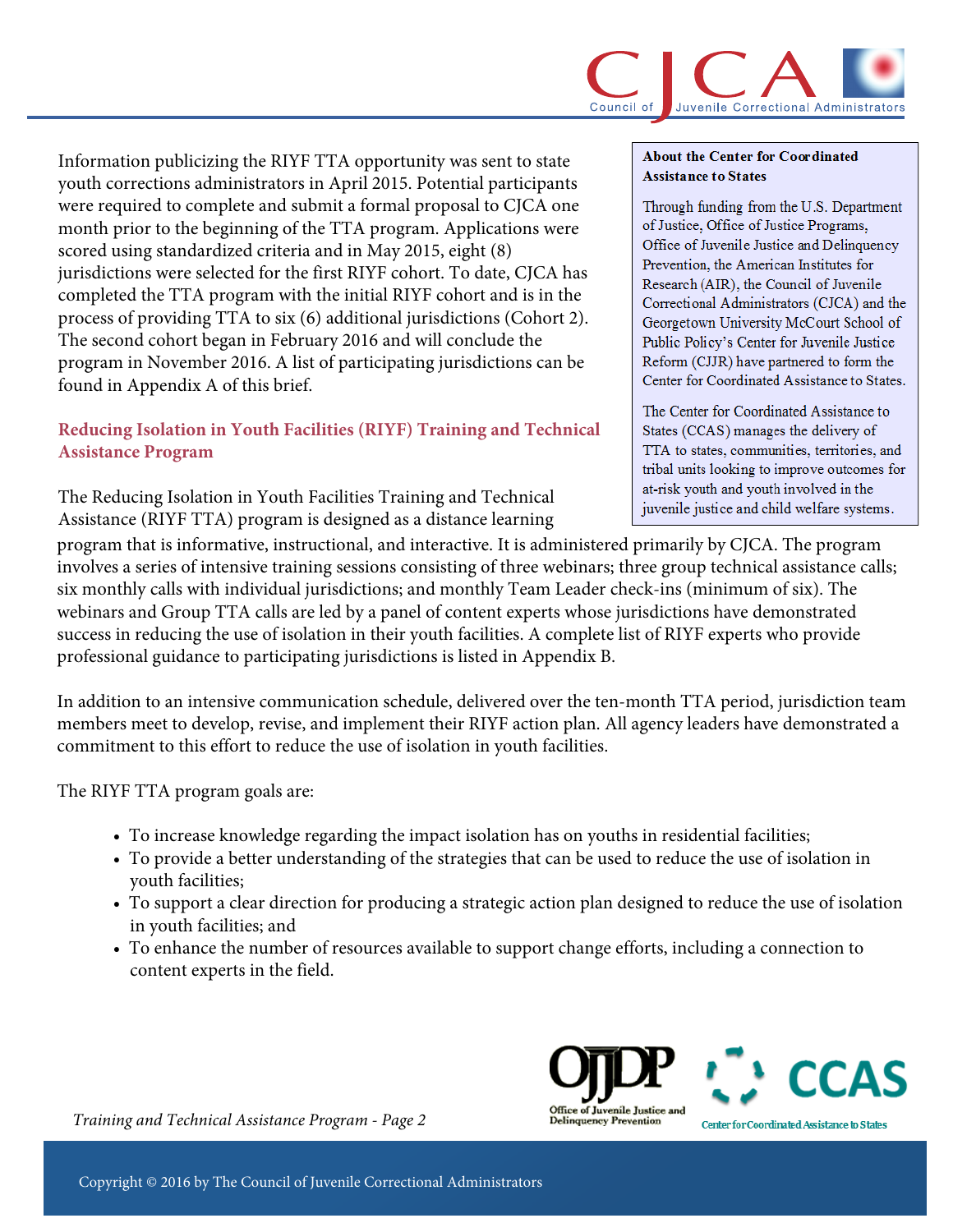

The overall goal of the RIYF TTA program is to assist jurisdictions in developing and successfully implementing a comprehensive work plan to reduce or eliminate isolation. These plans reflect activities in five main areas: 1) Leadership and culture change; 2) Alignment of policies and procedures with the rehabilitative vision, mission and goals of the agency; 3) Development of a restrictive isolation policy; 4) Adoption of positive behavior management strategies; and 5) Alternative tools and training to develop positive, healthy and nurturing relationships with youth. Each jurisdiction receives feedback from expert panelists on their RIYF action plan and is provided technical guidance on system-wide implementation over the course of the TTA program.

## **RIYF TTA Program Evaluation Highlights**

#### **RIYF-TTA Program Consulting Agencies**

- California Division of Juvenile Justice
- Indiana Division of Youth Services
- Massachusetts Department of  $\bullet$ Youth Services
- Oregon Youth Authority
- West Virginia Division of Juvenile Services

As part of CJCA's commitment to data driven decision-making and as part of OJDDP grant requirements, CJCA developed a comprehensive plan to evaluate the effectiveness of the first RIYF TTA program cohort. The evaluation strategy includes three components: 1) Output measures; 2) Client satisfaction survey; and 3) Intermediate level outcome measures. The evaluation results indicate much satisfaction from program participants and suggest promising results in terms of longer term outcomes (i.e. reduction in the rate of isolation, and length of time youth are housed in isolation or room confinement). Highlights from the RIYF TTA program evaluation of the initial cohort are provided below.

## **1) Output Measure Results**

Output measures were collected as a simple way of providing a "snapshot" of jurisdiction participation as well as products developed during the ten-month TTA program. During the last two months of the program, technical guidance focused on having jurisdictions develop activities to sustain progress made during the RIYF implementation phase. Jurisdictions were asked to generate sustainability activities, which represent practical ways to ensure progress made through the RIYF initiative is maintained over time and that outstanding action items are implemented in a timely manner.

## **2) RIYF Participant Satisfaction Survey Results**

In order to capture essential information regarding the TTA experience, CJCA created a 23 question, five-point Likert Scale questionnaire to be completed by program participants (Team Leaders and Team Members). The electronic survey was voluntary and aimed to measure the degree of success in meeting jurisdiction needs as well as the quality of the technical support provided; the structure of the TA calls; and suggestions for improving the RIYF TTA program. A total number of 39 participants

*Training and Technical Assistance Program - Page 3*

### **Output Measures**

- Total  $#$  of team members in monthly  $meetings = 72$
- Total  $#$  of monthly calls with RIYF  $teams = 44$
- Total number of sustainability ideas generated by jurisdictions  $= 51$





Center for Coordinated Assistance to States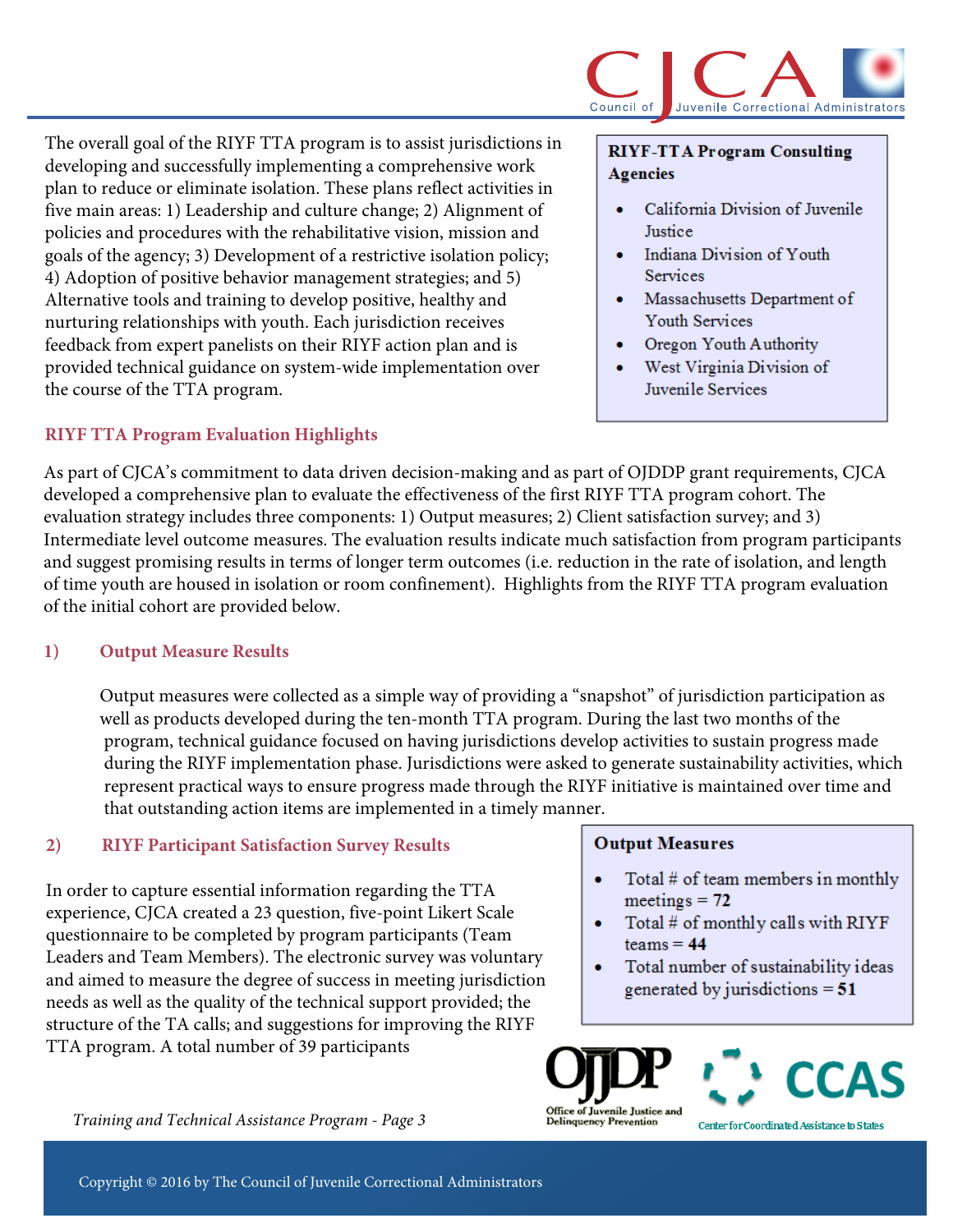

(Team Leaders and Team Members) across seven jurisdictions completed the survey. A summary of some of the highlights is provided below.

## **Group TTA Calls**

• 100% of survey respondents reported overall satisfaction with the three Group TA Calls.

## **Monthly Calls with Individual Jurisdictions**

The survey results indicate positive reviews on the monthly calls with individual jurisdictions. The following are some of the highlights:

- 100% of Team Leaders and 97% of all survey respondents reported that the monthly meeting structure, format, and content were helpful.
- 100% of Team Leaders reported the RIYF Project Manager was "very helpful" in linking them to specific resources for their jurisdiction.
- 100% of all survey respondents reported the RIYF resource folder was helpful.
- 100% of Team Leaders reported they felt "very satisfied" or "mostly satisfied" with the level of support provided through the TA process; 98% of all survey respondents reported they were satisfied with the level of support provided.

## **Influence of RIYF TTA Participation**

The results of the client satisfaction survey indicate that participating in the RIYF TTA program had a strong positive influence on actions taken by jurisdictions.

100% of all Team Leaders (N=8) reported the RIYF initiative influenced:

- Their decision to revise the agency or facility mission or vision statements.
- Their decision to revise agency or  $\bullet$ facility policies and/or procedures.
- The way they interact with or use data related to isolation (i.e. adopting additional measures, reviewing isolation data more regularly, and using data to better understand youth and facility culture).

*Training and Technical Assistance Program - Page 4*

88% of Team Leaders (N=8) reported they:

- Increased the number or enhanced the types of trainings offered as a result of the RIYF initiative
- Adopted new methods of staff recognition
- 75% of all survey respondents  $(N=39)$ stated they adopted at least one new treatment approach as a result of RIYF.
- 75% Team Leaders (N=8) stated they increased the frequency of trainings as a result of their participation in RIYF.



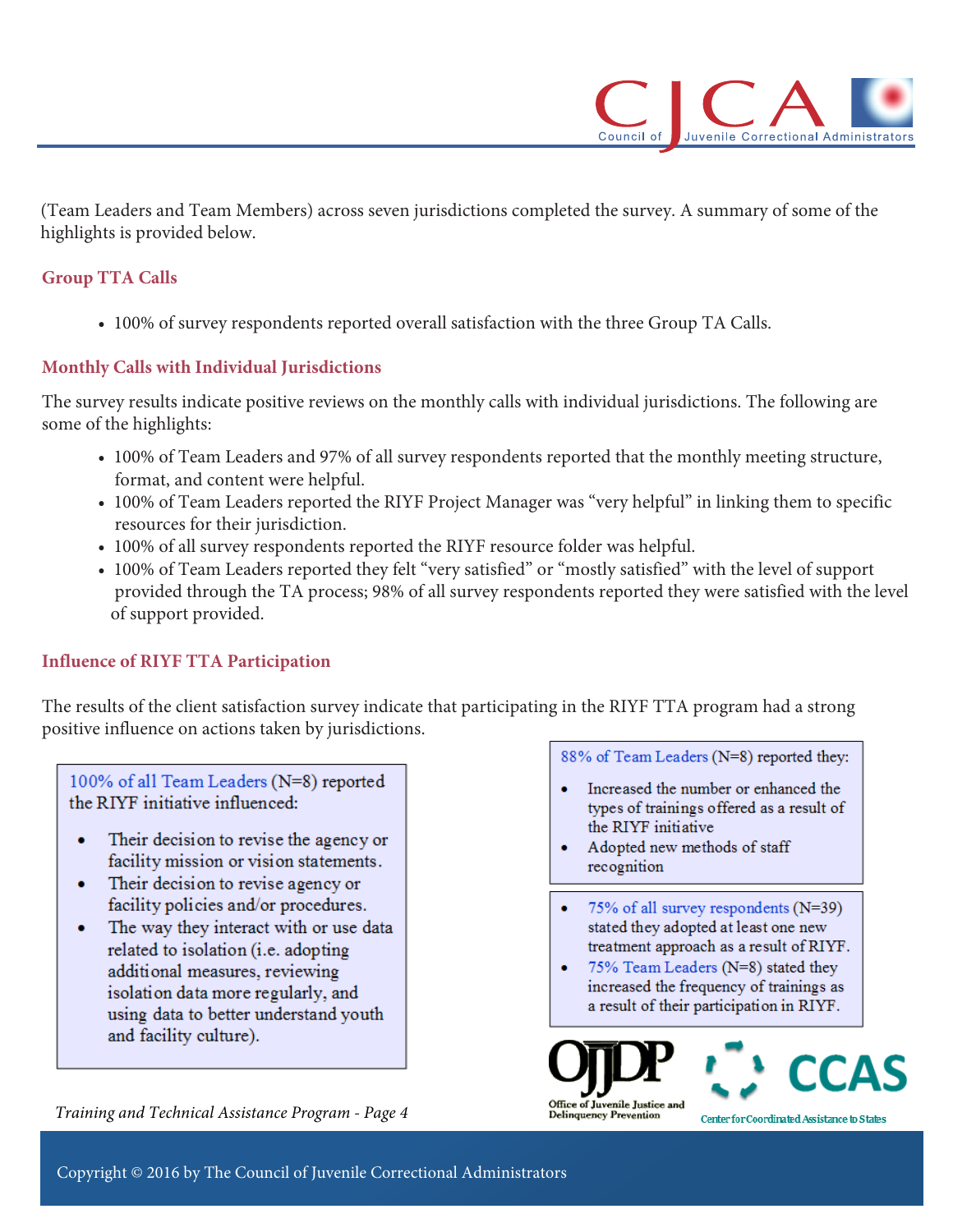

#### **3) Intermediate and Long Term Outcomes**

Seven of the eight RIYF jurisdictions actively use Performance-based Standards (PbS). These jurisdictions were asked to submit data on four measures related to isolation from the April 2015,October 2015, andApril 2016 PbS data collection periods. These measures are: rate of isolation; average duration of isolation; percent of incidents terminating in four hours or less; and percent of incidents terminating in eight hours or less.

Success in reducing the use of isolation hinges on leadership support and culture change. It requires reducing staff use of isolation as a punishment or as the primary response to youth's negative behaviors and creating a culture in which they employ alternative tools when working with youth in crisis. In order to capture this culture shift towards using alternatives, a reasonable span of time is needed to implement new responses to youth behavior before measuring the degree of success. Because jurisdictions began the RIYF implementation process in August 2015, a few weeks prior to the October PbS data collection month, April 2015 data represent baseline data. These data were compared with April 2016 (shown below). As part of the longer term evaluation study, data from the October 2016 data collection period will be collected and analyzed. This data will allow CJCA to draw stronger conclusions regarding the impact of implementing a focused plan to reduce the use of isolation.

"Success in reducing the use of isolation hinges on leadership support and culture change. It requires reducing staff use of isolation as a punishment or as the primary response to youths' negative behaviors and creating a culture in which they employ alternative tools when working with youth in crisis."

#### Comparison of April 2015 and April 2016 PbS Data

Rate of Isolation

Approximately 71% of facilities (N=14) decreased the rate of isolation (defined as isolation, room confinement, segregation/special management unit use per 100 person days of confinement).

**Average Duration of Isolation** 

Approximately 29% of facilities (N=14) decreased the average duration of isolation, room confinement, and segregation/special management cases in hours.

Percent of Isolation Incidents Terminating in Four (4) Hours or Less (youth is returned to the general *population*)

42% of facilities ( $N=12^*$ ) increased the percent of isolation, room confinement, segregation/special management unit cases terminated in four hours or less.

Percent of Isolation Incidents Terminating in Eight (8) Hours or Less (youth is returned to the general *population*)

Approximately 33% of facilities (N=12\*) increased the percent of isolation, room confinement, segregation/special management unit cases terminated in eight hours or less.

\*Two facilities had no incidents of isolation and therefore were not included in this calculation.

*Although eight jurisdictions participated in the first RIYF cohort, the following results represent data from five jurisdictions. One jurisdiction does not participate in PbS; one jurisdiction began using PbS in October 2015 and therefore could not be included in the analysis because no comparison data were available; and data from one jurisdiction could not be obtained.*

*Training and Technical Assistance Program - Page 5*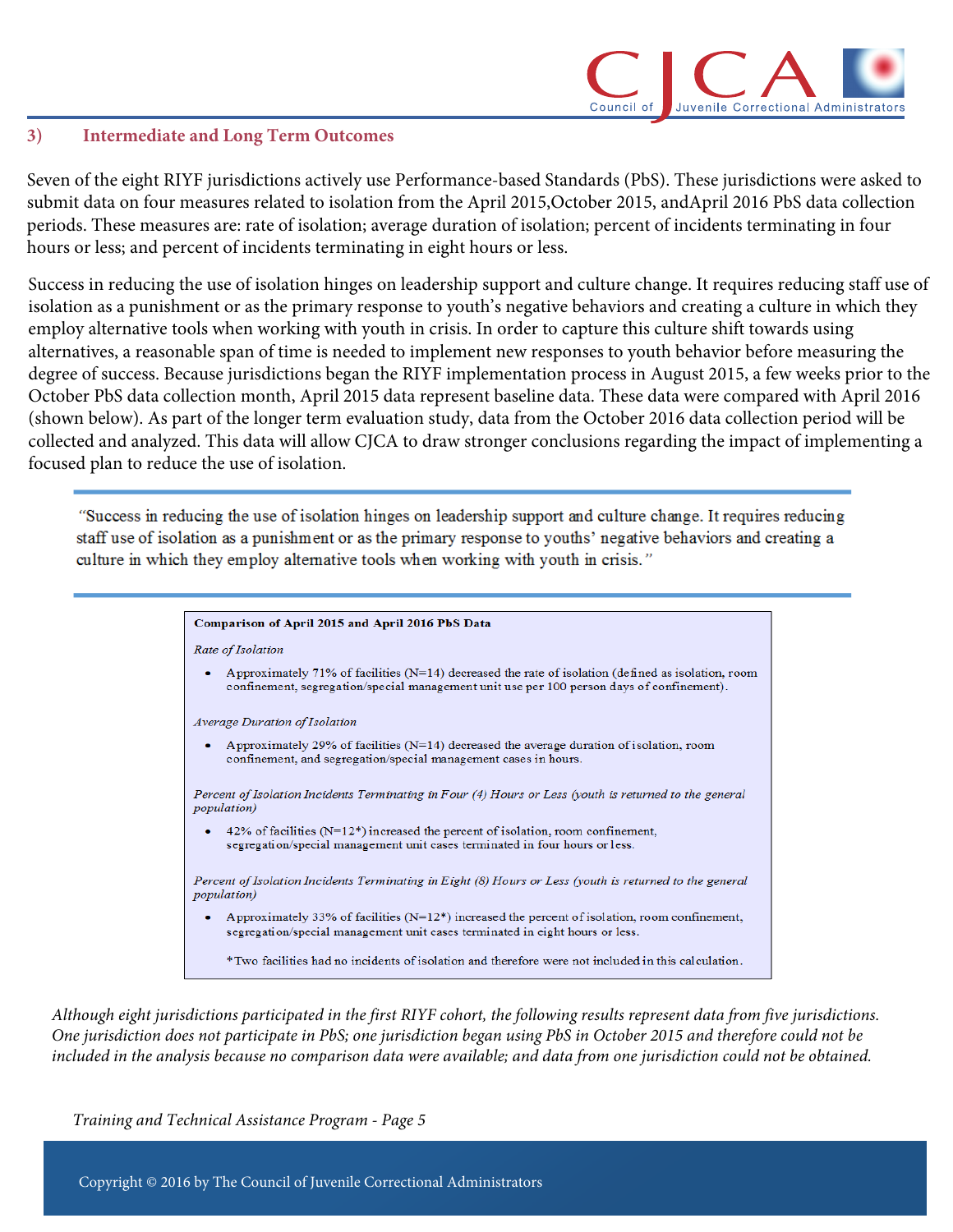

# **Applying the Results**

Consistent with CJCA's commitment to ongoing quality improvement, CJCA has modified the TTA approach with the second RIYF cohort based on the results of the RIYF evaluation. Suggestions for improvement offered by RIYF program participants in the initial cohort, has prompted positive TTA program changes, including, but not limited to:

- Increasing the interaction and discussion among team members during monthly individual meetings. The RIYF Project Manager will now offer participating jurisdictions an option to participate via telephone or through the computer. Connecting through the computer will allow documents to be presented visually.
- Providing greater access to additional resources. A shared resource folder was created to house over one hundred documents related to this effort of reducing the use of isolation. All RIYF participants in the first and second cohorts have access to this folder. The RIYF Project Manager will continue posting additional resources to this folder as they become available. In addition, CJCA has added two additional webinars to the TTA RIYF program.
- Staying connected with the first RIYF cohort post-TTA program completion. The RIYF Project Manager will contact each Team Leader of those jurisdictions participating in PbS in November 2016, following the October PbS data collection period.

A copy of this brief can be found on the CJCA website at http://cjca.net under the "Resources" section. For more information about the RIYF contact Ned Loughran of CJCA or the RIYF Project Manager, Sharon Pette of Effective System Innovations (ESI) at sharon@rapidesi.com.

## **Appendix A: Jurisdictions Participating in the RIYF TTA Program**

### **RIYF Cohort 1** (May  $2015 -$  Feb. 2016)

- California Department of Corrections and Rehabilitation. Division of Juvenile Justice
- Georgia Department of Juvenile Justice
- Minnesota Department of Corrections, Red Wing Correctional Facility
- Nebraska Department of Health and Human Services - OJS
- Nevada Department of Health and Human Services - DCFS
- South Carolina Department of Juvenile Justice
- Washington Juvenile Justice  $&$ Rehabilitation Administration
- West Virginia Division of Juvenile Services

**RIYF Cohort 2** (Feb. 2016 – Nov. 2016)

- Alaska Division of Juvenile Justice
- $\bullet$  . Los Angeles County Probation Department (CA)
- Maricopa County Juvenile Probation Department (AZ)
- Mississippi Department of Human Services, Division of Youth Services
- Montana Department of Corrections, Youth Services Division
- · Siskiyou County Probation Department (CA)





*Training and Technical Assistance Program - Page 6*